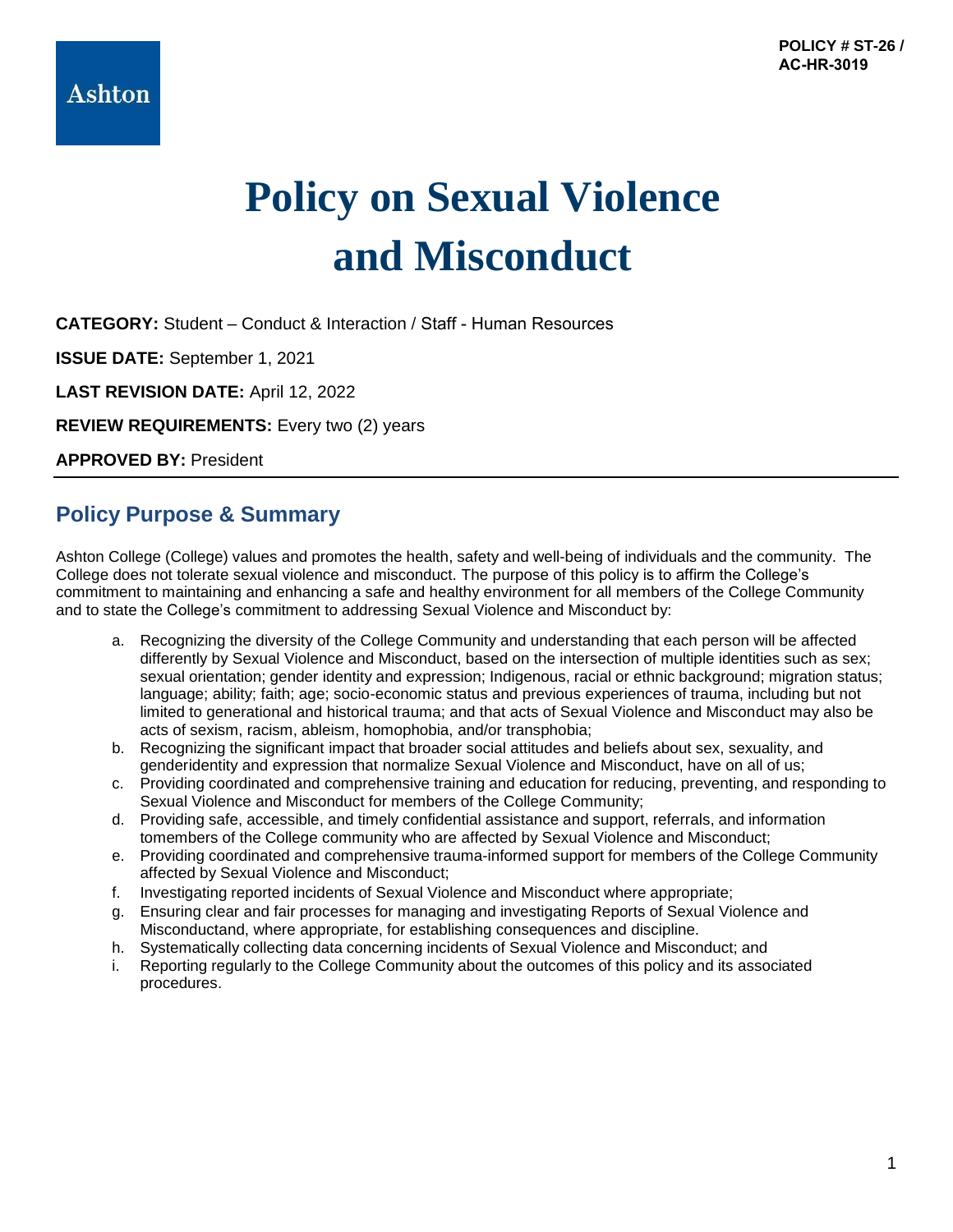# **Definitions**

**Ashton** 

**Accommodation** means the provision by the College of reasonable and appropriate academic, workplace or other measures that:

- a. Are provided to a member of the College Community affected by Sexual Violence and Misconduct;
- b. Are designed to meet that person's needs resulting from an incident of Sexual Violence and Misconduct; and
- c. Do not infringe on the rights of others.

Examples of academic accommodation in teaching or evaluation procedures may include changing a tutorial section, project group or supervisor, providing an extension on an assignment, deferring an exam, authorizing a withdrawal from a class without penalty or allowing continuing studies from home.

**Complainant** means a Survivor who makes a Report and initiates an internal process through the Vice President or Human Resources pursuant to section 5.5.2 of the policy.

**Consent** means clear, ongoing, and voluntary agreement to engage in sexual activities. Consent is informed, freely given, and actively communicated as demonstrated by words or conduct objectively assessed. For clarity, Consent:

- a. Is a freely given "yes";
- b. Cannot be given by someone who is incapacitated, including for example a person who is asleep or unconscious;
- c. Can never be obtained through threats, coercion, or other pressure tactics;
- d. Can be revoked at any time, regardless of whether other sexual activities or agreements have taken place;
- e. Cannot be obtained if someone abuses a position of trust, power, or authority over another person;
- f. Cannot be assumed from previous consent to the same or similar activities; and
- g. Cannot be assumed from any other action, ongoing or otherwise.

**Disclosure** occurs when a Survivor tells the Vice President, a member of Human Resources, or another member of the College Community that they have experienced Sexual Violence and Misconduct. This is not the same as a Report under sections 4.1-4.5 of the policy which is intended to initiate a process.

**Member of the College Community** all College Staff Members, Faculty, students, volunteers, contractors and all people who have a status at the College mandated by legislation or other College policies, including:

- a. Separately incorporated organizations operating on campus who voluntarily agree to submit to the processes under this policy;
- b. Organizations and individuals whose contracts require them to comply with College policies;
- c. Any person holding a College appointment whether or not that person is an employee;
- d. Members of the Board of Directors

**Report** means a Survivor telling the Vice President or a member of Human Resources about an incident of Sexual Violence and Misconduct with the intention of initiating a process. This is not the same as a Disclosure, under sections 4.1-4.5 of the policy, which does not initiate a formal reporting process. A Survivor who makes a Report and initiates an internal process through the Vice President or Human Resources will be referred to in that process as the Complainant.

**Respondent** means a member or members of the College Community against whom a Report has been made pursuant to this policy.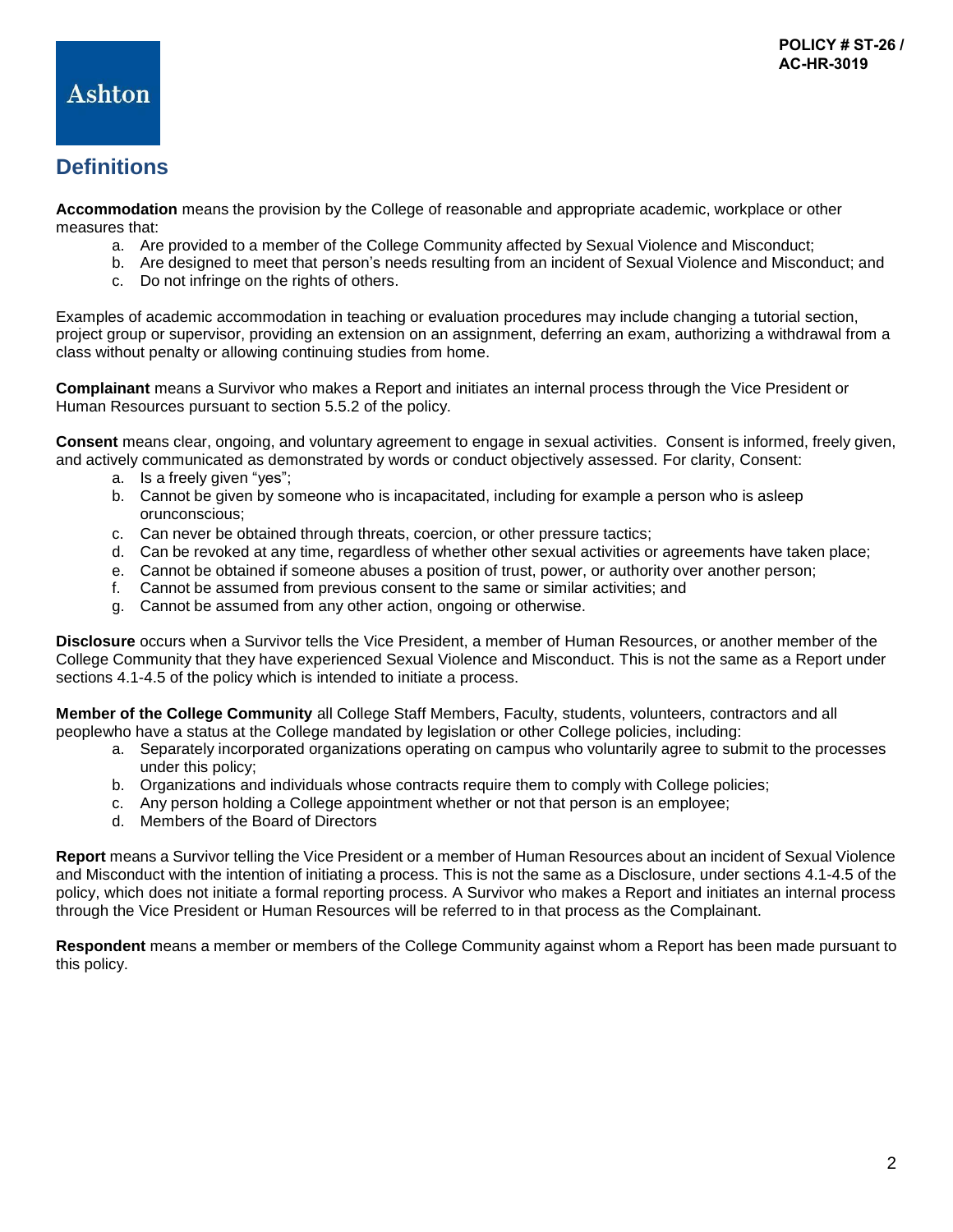**Sexual Violence and Misconduct** is an umbrella term that encompasses a broad range of behaviour. It means a sexual act or an act targeting a person's sexuality, gender identity or gender expression that is committed, threatened or attempted against a person without the person's Consent. Such behaviour may or may not involve physical contact. It includes but is not limited to: sexual assault, sexual exploitation, sexual harassment, stalking, indecent exposure, voyeurism, stealthing, and the distribution of sexually explicit photographs or videos of a person without their Consent.

**Survivor** means a member of the College Community who identifies as someone who has experienced Sexual Violence and Misconduct. The College recognizes that an individual may not wish to use the term Survivor and will therefore respect an individual's preferred term, such as Complainant, Victim, or Discloser, in its interactions with that person. A Survivor can access confidential assistance and support, referrals, and information from the Vice President or Human Resources and can request an accommodation as defined in the policy, regardless of where or when the Sexual Violence and Misconduct occurred, or the parties involved.

### **Policy**

### **1. JURISDICTION**

- 1.1. Any member of the College Community who Discloses or Reports that they have been affected by Sexual Violence and Misconduct can access confidential assistance and support, referrals and information from the Vice President or Human Resources and request an accommodation, regardless of the time or place at which the Sexual Violence and Misconduct occurred, or the parties involved.
- 1.2. For the purposes of internal investigations, consequences and discipline, this policy applies only to Sexual Violence and Misconduct by a member of the College Community against another member of the College Community that is Reported to Human Resources or the Vice President and that is alleged to have occurred:
	- 1.2.1. On any property that is controlled by the College and used for College purposes; or
	- 1.2.2. At or during an in-person or virtual meeting, event, or activity that is sponsored by or under the auspices of the College, or in furtherance of College business; or
	- 1.2.3. Online, using the College's Information and Communications Technology; or
	- 1.2.4. When the Respondent was in a position of power or influence over the Survivor's academic or employment status at the time of the reported incident.
- 1.3. This policy also applies to and prohibits Sexual Violence and Misconduct by a person who is not a member of the College Community, against a person who is a member of the College Community, which occurs on any property that is controlled by the College and used for College purposes. In such cases, the College will, within the limits of its legal right to do so, endeavour to restrict that person's access to, or remove that person from, College property.
- 1.4. This policy is not intended to discourage or prevent a member of the College Community from exercising any other rights they may have, including the right to file a complaint with the British Columbia Human Rights Tribunal or the right to pursue a criminal or civil remedy.

### **2. HUMAN RESOURCES AND THE VICE PRESIDENT**

- 2.1. Both Human Resources and the Vice President will:
	- 2.1.1. Provide safe, timely, ongoing, and confidential assistance and support, referrals, and information to amember of the College community who has been affected by Sexual Violence and Misconduct;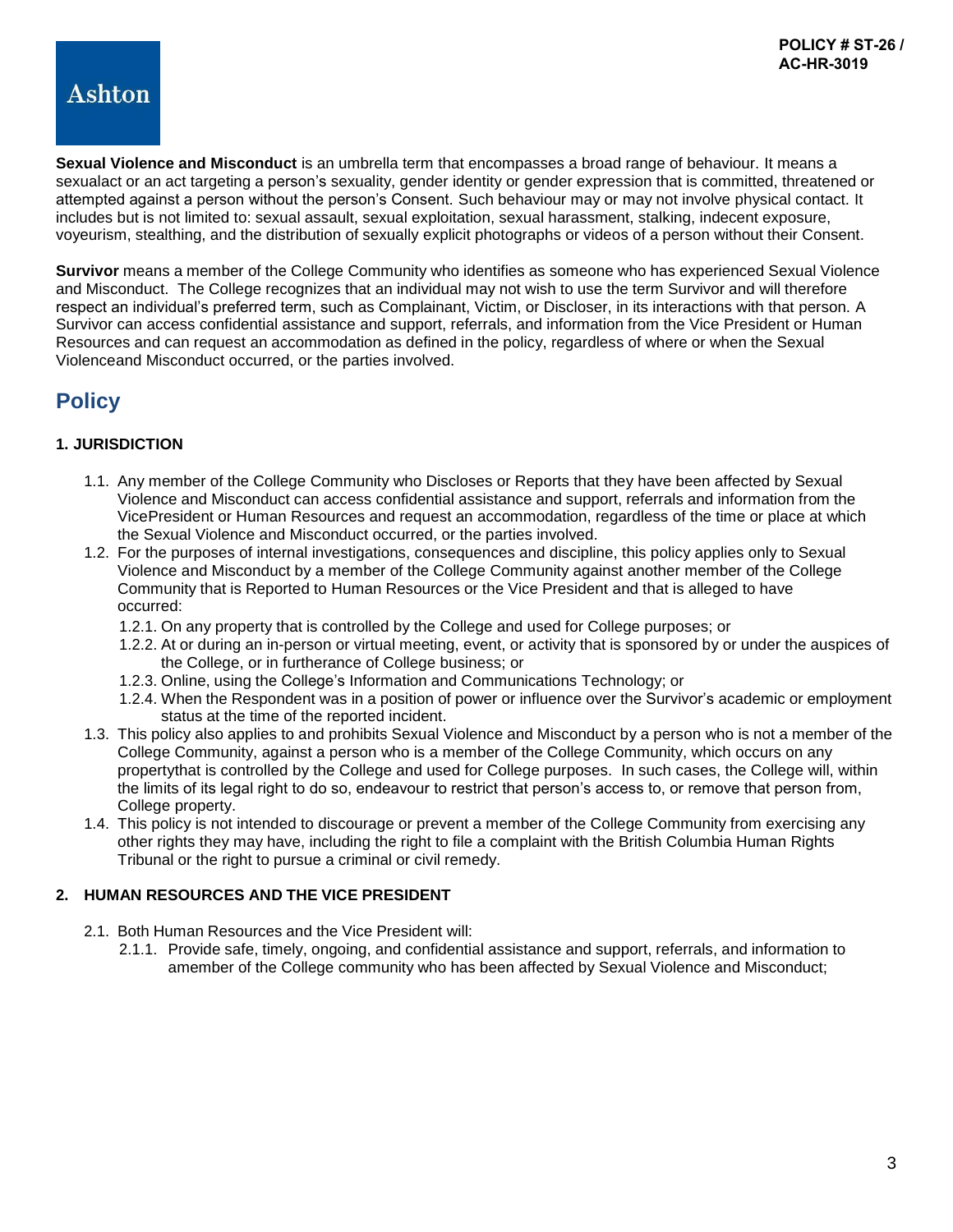- 2.1.2. Receive and facilitate that person's request for reasonable and appropriate academic, workplace or other accommodation;
- 2.1.3. Inform Survivors about their options for reporting Sexual Violence and Misconduct and assist them to make informed decisions;
- 2.1.4. Inform Respondents about their options and assist them to make informed decisions;
- 2.1.5. Work closely with off-campus and on-campus services to ensure timely and coordinated assistance, support, and referrals for members of the College Community affected by Sexual Violence and Misconduct and to reduce the repetition of Disclosures and Reports by a Survivor;
- 2.1.6. Provide timely and confidential assistance and support, referrals, and information to members of the College community who have received Disclosures;
- 2.1.7. Maintain a comprehensive, integrated communication strategy, which will include a central web resource with detailed information about:
	- 2.1.7.1. The support and resources available to Survivors, Respondents, and other members of the College Community;
	- 2.1.7.2. Options for reporting an incident of Sexual Violence and Misconduct under sections 5.1-5.7 of this policy, including processes that are external to the College and processes that are internal;
	- 2.1.7.3. Related matters.
- 2.1.8. Oversee, develop, and coordinate the delivery of the training, education and awareness initiatives mandated by this policy;
- 2.1.9. Systematically collect data and maintain annual statistics, without identifying information, on the number of Disclosed and Reported incidents of Sexual Violence and Misconduct under this policy for the purposes of community education and for reporting to the College Community;
- 2.1.10. Participate in the periodic evaluations of this policy and its related initiatives;
- 2.1.11. Conduct periodic surveys of the College Community related to Sexual Violence and Misconduct.
- 2.2. Both Human Resources and the Vice President will facilitate Reporting an incident of Sexual Violence and Misconduct pursuant to sections 5.1-5.7 of this policy when requested by a Survivor, and it will provide the Survivor with confidential and ongoing support, but they will not be an advocate for any member of the College Community, as they will have a role in investigations or disciplinary actions.

### **3. AWARENESS, EDUCATION AND TRAINING**

- 3.1. In cooperation with relevant partners, the Vice President and Human Resources will oversee, develop, and coordinate a proactive and sustained plan for the College Community that may include a combination of campaigns, online and in-person training sessions, workshops, print and online resources, programs, and other events on a range of topics related to:
	- 3.1.1. Reducing, preventing, and responding to Sexual Violence and Misconduct; and
	- 3.1.2. Providing support for members of the College Community affected by Sexual Violence and Misconduct.
- 3.2. The Vice President and Human Resources will strongly encourage all members of the College Community to become knowledgeable about and contribute to the reduction and prevention of Sexual Violence and Misconduct.

### **4. DISCLOSING SEXUAL VIOLENCE AND MISCONDUCT**

4.1. A member of the College community who has experienced Sexual Violence and Misconduct may choose to disclose the experience by confiding in the Vice President, a member of Human Resources, or a member of the College Community. This is a Disclosure. A Disclosure is not the same as a Report under sections 5.1-5.7 of this policy. A Disclosure normally does not initiate an investigation or other process. To initiate a formal reporting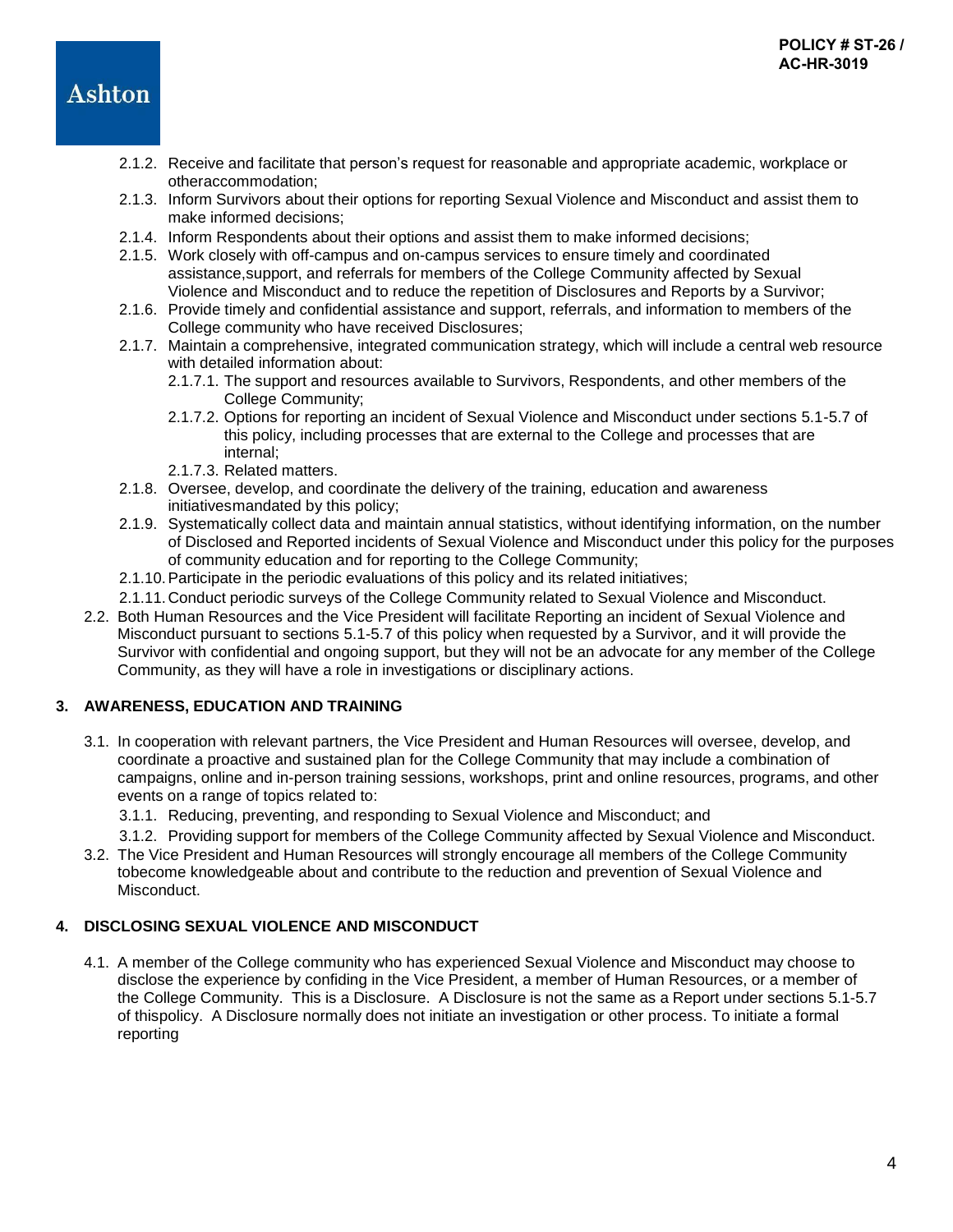process, a Survivor must Report an incident of Sexual Violence and Misconduct to the Vice President or amember of Human Resources pursuant to sections 5.1-5.7 of this policy.

- 4.2. All members of the College Community are strongly encouraged to be knowledgeable about how to appropriately receive and respond to a Disclosure. Members of the College Community who receive a Disclosure may choose to contact the Vice President or a member of Human Resources for information, advice, and personal support.
- 4.3. A member of the College community who receives a Disclosure should treat the Survivor with compassion, dignity, and respect. They should ensure that the Survivor is aware of this policy and inform the Survivor that both the Vice President and Human Resources are available to provide the Survivor with confidential and ongoing assistance and support, referrals, and information.
- 4.4. A member of the College Community who Discloses or Reports to either the Vice President or Human Resources that they have experienced Sexual Violence and Misconduct can expect to:
	- 4.4.1. Be treated with compassion, dignity, and respect;
	- 4.4.2. Obtain timely assistance to create a safety plan;
	- 4.4.3. Learn about on- and off-campus services and resources;
	- 4.4.4. Obtain reasonable and appropriate academic, workplace or other accommodations tailored on a case by case basis;
	- 4.4.5. Learn about the options and procedures for initiating internal and external processes to address an incident of Sexual Violence and Misconduct, as outlined in sections 5.1-5.7 of this policy, and the limits to confidentiality associated with each option;
	- 4.4.6. Receive timely, ongoing, and confidential support, regardless of whether the member chooses to make a Report under sections 5.1-5.7 of this policy, and regardless of the outcome of that Report;
	- 4.4.7. Be provided with information to allow them to make autonomous and informed decisions about which services they believe will be the most beneficial; and
	- 4.4.8. Be provided with information to allow them to make autonomous and informed decisions about which of the options outlined in sections 5.1-5.7 to pursue if any.
- 4.5. A Survivor who Discloses to the Vice President or Human Resources that they have experienced Sexual Violence and Misconduct is entitled to decide whether to
	- 4.5.1. Access available on- and off-campus services and choose the services they feel will be the most beneficial;
	- 4.5.2. Contact the relevant law enforcement agency and pursue criminal proceedings;
	- 4.5.3. File a complaint with the British Columbia Human Rights Tribunal, where the matter falls within its jurisdiction:
	- 4.5.4. Initiate other legal proceedings;
	- 4.5.5. File a complaint of sexual harassment under the College's Policy on Sexual Violence and Misconduct.
	- 4.5.6. Convert their Disclosure into a Report pursuant to section 5.5 of this policy, with the intention of initiating an internal process as outlined in that section.
	- 4.5.7. A member of the College Community who requests academic, workplace, or other accommodation due to an incident of Sexual Violence and Misconduct should contact the Vice President or Human Resources, who will receive and facilitate the request, where reasonable and appropriate.

### **5. REPORTING SEXUAL VIOLENCE AND MISCONDUCT TO THE COLLEGE**

5.1. A Survivor who has experienced Sexual Violence and Misconduct by another member of the College Community may choose to Report the Sexual Violence and Misconduct to the Vice President or Human Resources with the intention of initiating a process under section 5.5 of this policy. A Report is not the same as a Disclosure under sections 4.1-4.5. A Disclosure normally does not initiate an investigation or other process.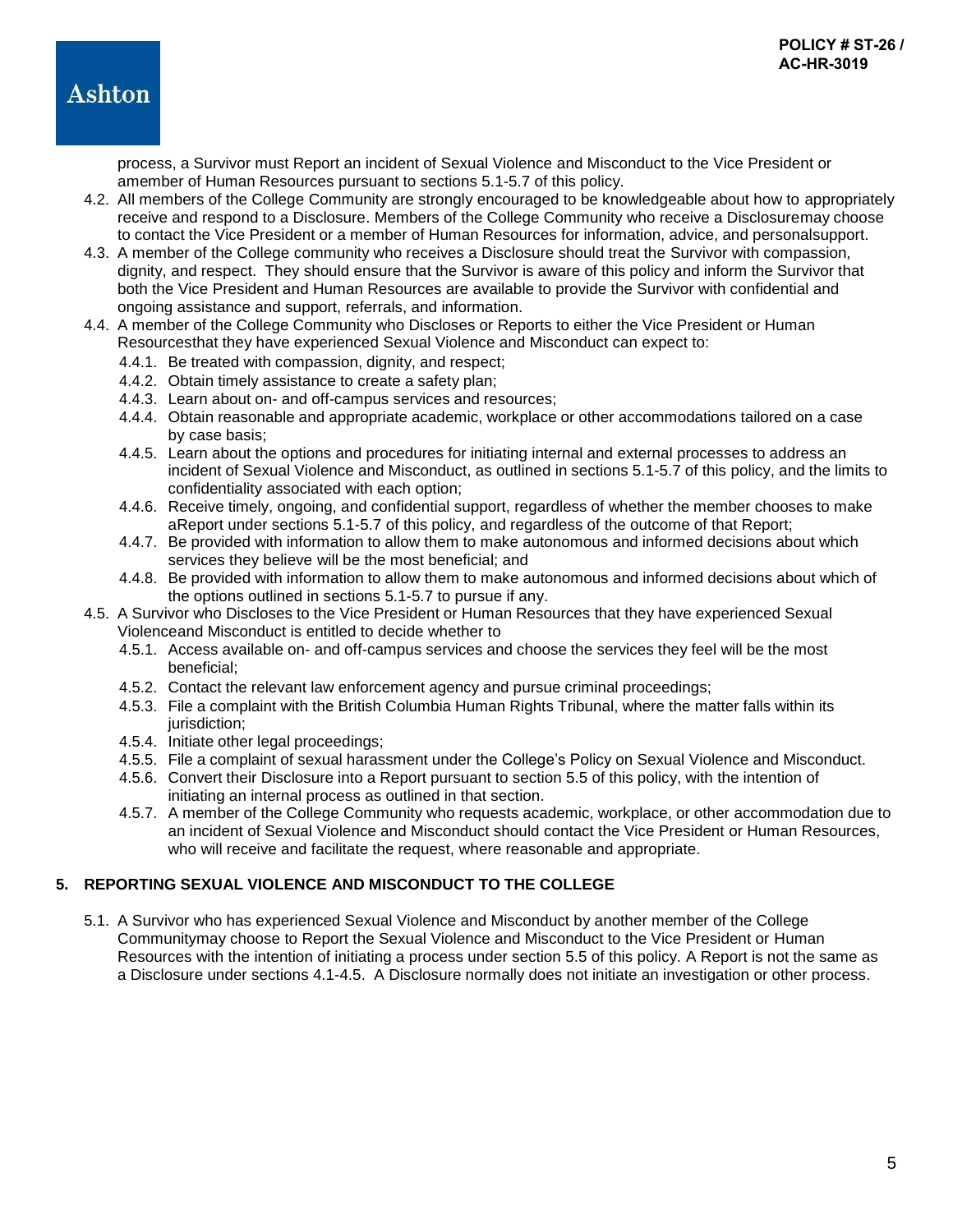- 5.2. A Survivor may make a Report to the Vice President or Human Resources alone or the with the assistance of a support person of their choice.
- 5.3. The Vice President or Human Resources will inform the Survivor about their options, as outlined in sections 5.4and 5.5 of this policy and will assist them to understand those options.
- 5.4. A Survivor may choose one or more of the following options to initiate an external process:
	- 5.4.1. To contact the relevant law enforcement agency and pursue criminal proceedings;
	- 5.4.2. To file a complaint with the British Columbia Human Rights Tribunal where the matter falls within its jurisdiction:
	- 5.4.3. To initiate other legal proceedings.
- 5.5. A Survivor who makes a Report will initiate an internal process as a Complainant through the Vice President or Human Resources.
- 5.6. Nothing in this policy prevents interim measures from being imposed on a Respondent pursuant to a College policy orother agreement.
- 5.7. The College reserves the right to initiate an internal investigation and/or to inform the relevant law enforcement agency without the consent of the Survivor if it has a reasonable belief that the safety of one or more persons may be at risk. In these circumstances, the College will provide support throughout the process for individuals impacted by Sexual Violence and Misconduct. Circumstances, where the College may proceed without a Complainant, include:
	- 5.7.1. Where there is a risk to the safety of the College Community.
	- 5.7.2. Where required by law, such as under the Occupational Health and Safety Regulation and the Child, Family and Community Service Act.

### **6. PROCEDURAL FAIRNESS**

- 6.1. The College shall deal with all Reports of Sexual Violence and Misconduct in a fair, unbiased, timely manner andin accordance with relevant collective agreements and other applicable College policies.
- 6.2. An impartial and appropriately qualified person shall investigate Reports of Sexual Violence and Misconduct.
- 6.3. Investigations must comply with all relevant provisions in any applicable agreement or policy, including notice requirements, timelines, and other process issues.
- 6.4. A Complainant and a Respondent shall each be advised of the procedures that will be followed.
- 6.5. A Respondent shall be advised of the allegation and shall be given an opportunity to respond.

### **7. CONSEQUENCES AND OUTCOMES**

- 7.1. A Respondent who is found to have committed an act of Sexual Violence and Misconduct will be held accountable by the College and may be subject to consequences which may include disciplinary action up to and including suspension, expulsion or termination.
- 7.2. The College will provide a Complainant who initiates a process under section 5.5 with the outcome of the Report that was made.

### **8. ACCESS TO INFORMATION AND PROTECTION OF PRIVACY**

8.1. The information and records made and received to administer this policy are subject to the access to information and protection of privacy provisions of British Columbia's Personal Information Protection Act as well as relevant College policies.